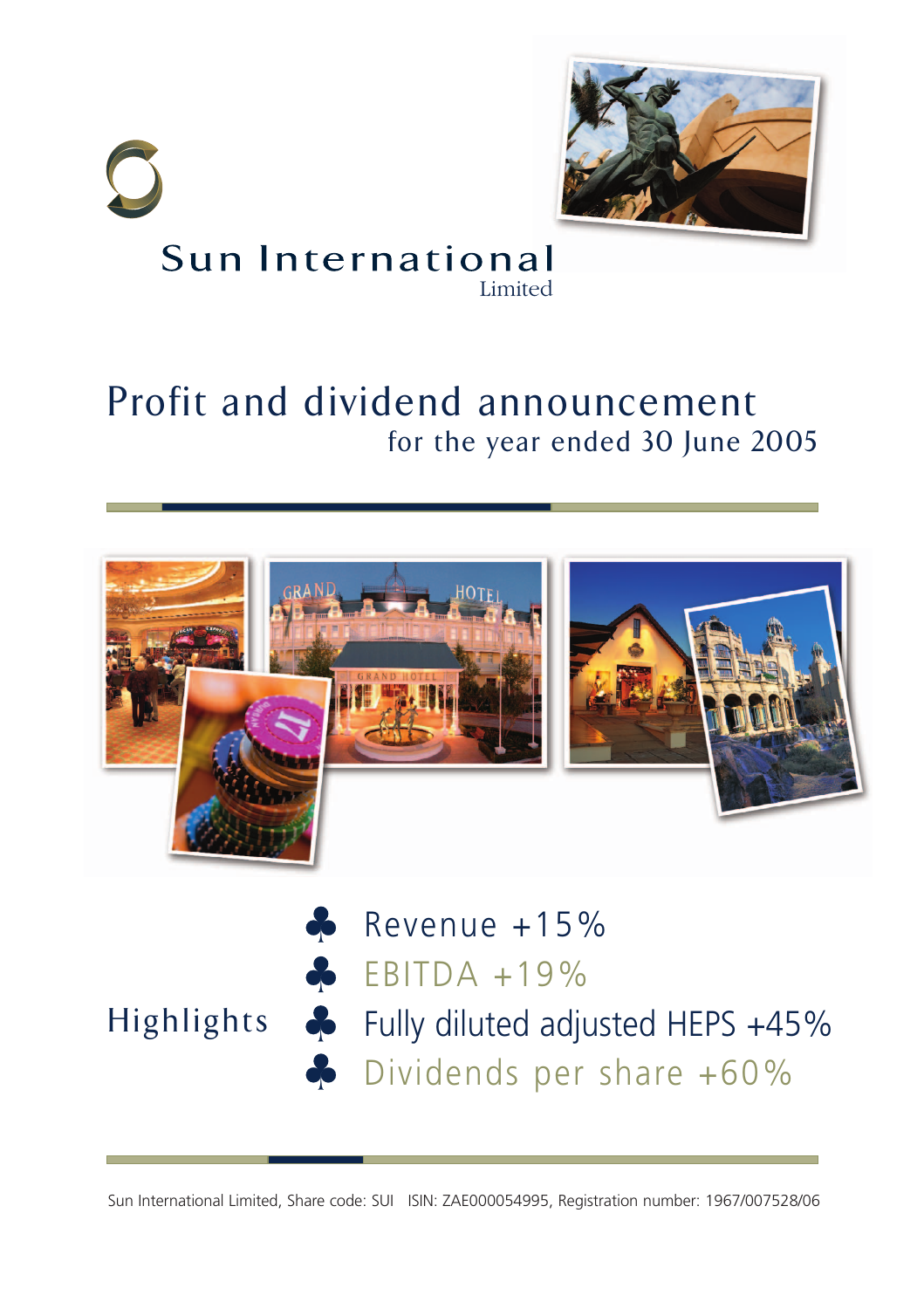# Group income statement

|                                                       |                 | Year ended 30 June |                |
|-------------------------------------------------------|-----------------|--------------------|----------------|
|                                                       | 2005            |                    | 2004           |
|                                                       | <b>Reviewed</b> | $\frac{9}{6}$      | <b>Audited</b> |
|                                                       | Rm              | change             | Rm             |
| Revenue                                               | 5 1 3 9         | 15                 | 4 4 7 6        |
| Casino                                                | 3857            |                    | 3 2 6 1        |
| Rooms                                                 | 623             |                    | 621            |
| Food, beverage and other                              | 659             |                    | 594            |
| Direct costs                                          | (2162)          |                    | (1908)         |
| <b>Gross profit</b>                                   | 2977            | 16                 | 2 5 6 8        |
| Indirect costs                                        | (1306)          |                    | (1161)         |
| <b>EBITDA</b>                                         | 1671            | 19                 | 1 407          |
| Depreciation and amortisation                         | (438)           |                    | (437)          |
| Property rentals                                      | (70)            |                    | (81)           |
| Exceptional items                                     | 253             |                    | 336            |
| <b>Operating profit</b>                               | 1416            |                    | 1 2 2 5        |
| Foreign exchange profits/(losses)                     | 35              |                    | (76)           |
| Interest received                                     | 79              |                    | 63             |
| Continuing operations                                 | 79              |                    | 60             |
| Discontinuing operations                              |                 |                    | 3              |
| Interest expense                                      | (249)           |                    | (277)          |
| Profit before equity accounted earnings               | 1 2 8 1         |                    | 935            |
| Share of associate companies' profits                 | 73              |                    | 59             |
| Continuing operations                                 | 1               |                    | 5              |
| Discontinuing operations                              | 72              |                    | 54             |
| <b>Profit before taxation</b>                         | 1 3 5 4         |                    | 994            |
| Taxation                                              | (406)           |                    | (270)          |
| Continuing operations                                 | (381)           |                    | (250)          |
| Discontinuing operations                              | (25)            |                    | (20)           |
| <b>Profit after taxation</b>                          | 948             |                    | 724            |
| Minority interests                                    | (239)           |                    | (285)          |
| Net profit for the year                               | 709             | 62                 | 439            |
| Number of shares (000's)                              |                 |                    |                |
| - in issue                                            | 116 393         |                    | 90 050         |
| - for EPS calculation                                 | 113 100         |                    | 90 050         |
| - for adjusted headline EPS calculation               | 104 391         |                    | 81 341         |
| - for fully diluted EPS calculation                   | 114 670         |                    | 90 942         |
| - for fully diluted adjusted headline EPS calculation | 105 961         |                    | 82 233         |
| Earnings per share (cents)                            |                 |                    |                |
| - basic earnings per share                            | 627             |                    | 488            |
| - headline earnings per share                         | 534             | 28                 | 418            |
| - adjusted headline earnings per share                | 417             | 45                 | 287            |
| Fully diluted earnings per share (cents)              |                 |                    |                |
| - basic earnings per share                            | 618             |                    | 483            |
| - headline earnings per share                         | 527             | 27                 | 414            |
| - adjusted headline earnings per share                | 411             | 45                 | 284            |
| Dividends declared per share (cents)                  | 200             | 60                 | 125            |
| EBITDA margin (%)                                     | 32.5            |                    | 31.4           |
| Interest cover (times)                                | 5.1             |                    | 3.2            |
| Dividend payout (%)                                   | 48.7            |                    | 44.0           |
|                                                       |                 |                    |                |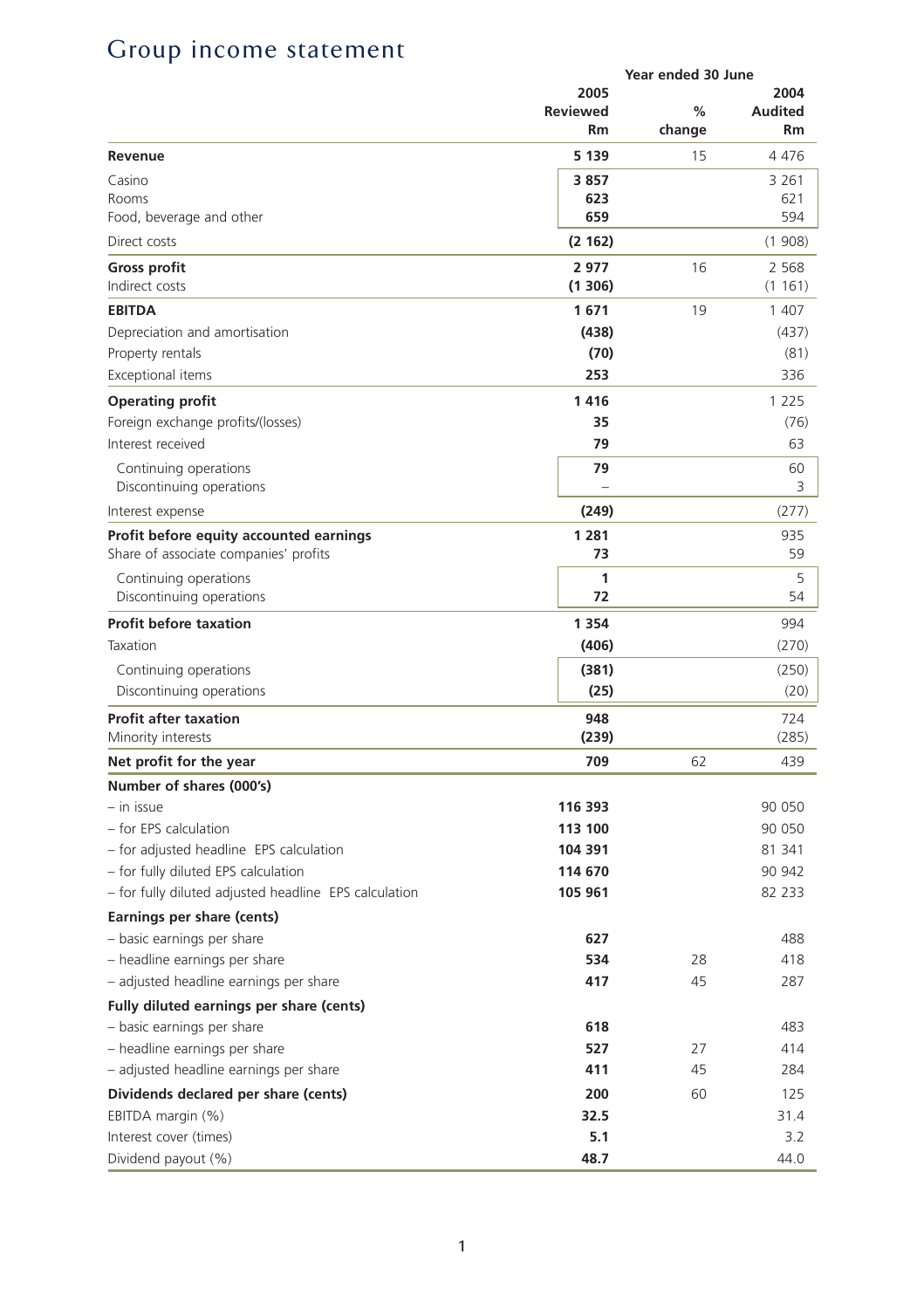# Group income statement (continued)

|                                                                      | Year ended 30 June                   |                |                       |
|----------------------------------------------------------------------|--------------------------------------|----------------|-----------------------|
|                                                                      | 2005<br><b>Reviewed</b><br><b>Rm</b> | $\%$<br>change | 2004<br>Audited<br>Rm |
| Determination of headline earnings and<br>adjusted headline earnings |                                      |                |                       |
| Attributable earnings per the income statement                       | 709                                  | 62             | 439                   |
| <b>Headline earnings adjustments</b>                                 | (119)                                |                | (154)                 |
| Associate goodwill (included in depreciation and amortisation)*      |                                      |                | 8                     |
| Impairment of investments in associates                              |                                      |                | 20                    |
| Impairment of property, plant and equipment                          | 1                                    |                | 4                     |
| Net profit on disposal and closure of operations                     | (15)                                 |                |                       |
| Net profit on disposal of property, plant and equipment*             | (1)                                  |                | (4)                   |
| Currency translation reserve realised                                | (104)                                |                | (182)                 |
| Taxation relief on the above items                                   | 4                                    |                | 25                    |
| Minority interests in the above items                                | 10                                   |                | 66                    |
| <b>Headline earnings</b>                                             | 604                                  | 61             | 376                   |
| Adjusted headline earnings adjustments                               | (164)                                |                | (126)                 |
| Pre-opening expenses                                                 | 19                                   |                | 2                     |
| Write up of KZL to market value                                      | (86)                                 |                | (183)                 |
| Foreign exchange (profits)/losses on intercompany loans*             | (17)                                 |                | 56                    |
| Fair value adjustments on loan origination                           | (43)                                 |                | 34                    |
| Earnings from discontinuing operations*                              |                                      |                | (4)                   |
| Profit on share option scheme                                        | (32)                                 |                |                       |
| Profit realised on discontinued share purchase scheme                | (6)                                  |                | (31)                  |
| Corporate tax rate change on deferred tax opening balance*           | (12)                                 |                |                       |
| Indirect taxes relating to prior years                               | 13                                   |                |                       |
| Associate adjusted headline earnings adjustments                     | (72)                                 |                | (54)                  |
| Results from discontinuing operations*                               | (72)                                 |                | (54)                  |
| Taxation relief on the above items                                   | 45                                   |                | 10                    |
| Minority interests in the above items                                | 22                                   |                | 27                    |
| Adjusted headline earnings                                           | 435                                  | 87             | 233                   |

\* Not included in exceptional or associate exceptional items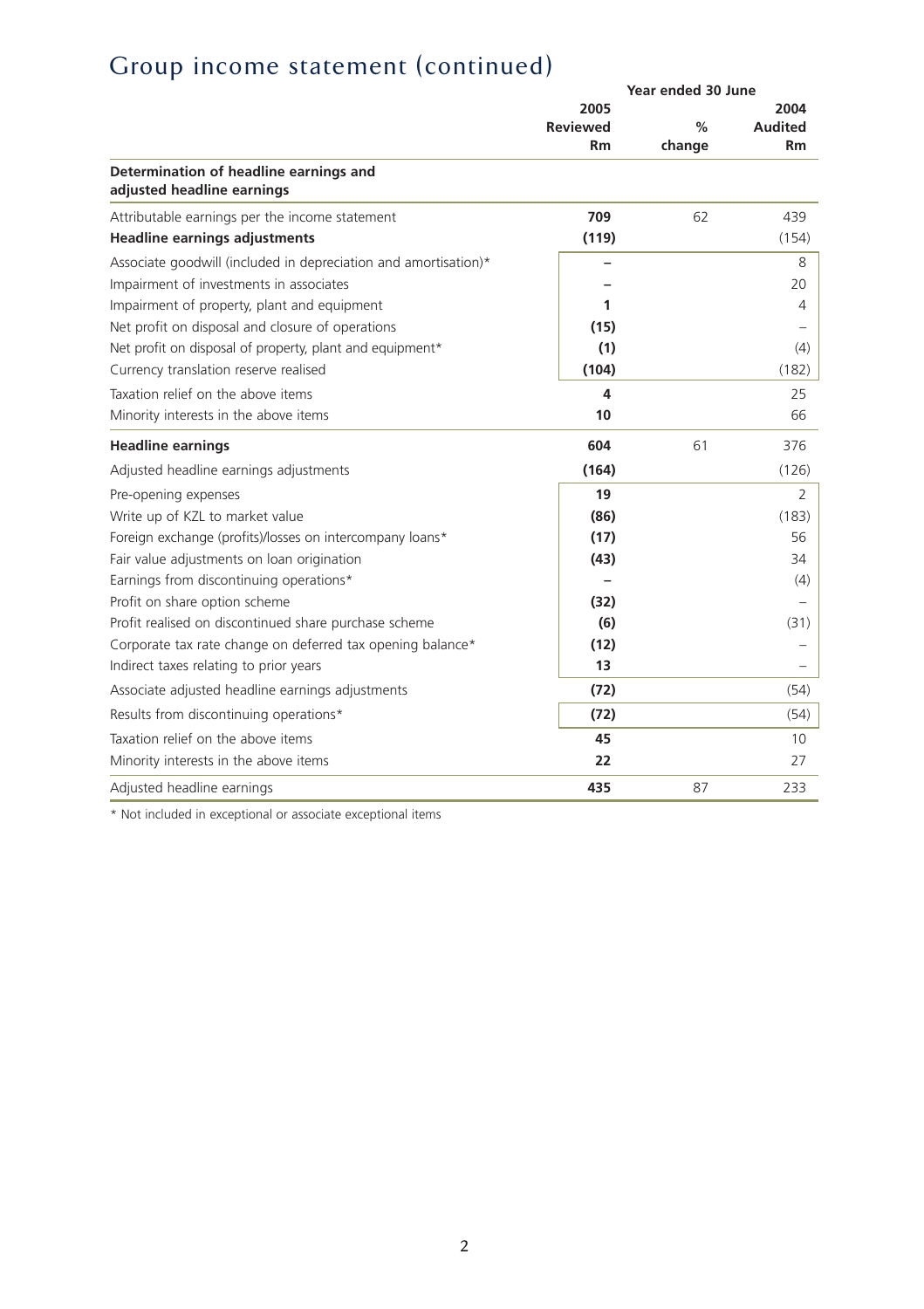## Group balance sheet

|                                                                            | Year ended 30 June |                |
|----------------------------------------------------------------------------|--------------------|----------------|
|                                                                            | 2005               | 2004           |
|                                                                            | <b>Reviewed</b>    | <b>Audited</b> |
|                                                                            | Rm                 | Rm             |
| <b>ASSETS</b>                                                              |                    |                |
| Non current assets                                                         |                    |                |
| Property, plant and equipment                                              | 5311               | 4777           |
| Intangible assets                                                          | 433                | 479            |
| Available-for-sale investment                                              | 141                | 143            |
| Investments and loans                                                      | 568                | 471            |
|                                                                            | 6453               | 5 870          |
| <b>Current assets</b>                                                      |                    |                |
| Accounts receivable and other                                              | 369                | 343            |
| Available-for-sale investment                                              | 287                | 390            |
| Loans                                                                      | 16                 | 7              |
| Cash and cash equivalents                                                  | 589                | 477            |
|                                                                            | 1 2 6 1            | 1 2 1 7        |
| Total assets                                                               | 7 7 1 4            | 7 087          |
| <b>EOUITY AND LIABILITIES</b>                                              |                    |                |
| <b>Capital and reserves</b>                                                |                    |                |
| Ordinary shareholders' equity                                              | 3 2 6 1            | 2 2 9 0        |
| Outside shareholders' interests                                            | 749                | 1454           |
|                                                                            | 4 0 1 0            | 3 7 4 4        |
| <b>Non current liabilities</b>                                             |                    |                |
| Deferred taxation                                                          | 353                | 364            |
| Borrowings                                                                 | 1 5 8 4            | 1 760          |
| Other                                                                      | 90                 | 40             |
|                                                                            | 2 0 2 7            | 2 1 6 4        |
| <b>Current liabilities</b>                                                 |                    |                |
| Accounts payable and other                                                 | 931                | 838            |
| Borrowings                                                                 | 746                | 341            |
|                                                                            | 1677               | 1 1 7 9        |
| <b>Total liabilities</b>                                                   | 3704               | 3 3 4 3        |
| Total equity and liabilities                                               | 7 7 1 4            | 7 0 8 7        |
| Borrowings to total shareholders' equity (%)                               | 58                 | 56             |
| Net asset value per share (Rand)                                           | 28.01              | 25.42          |
| Capital expenditure                                                        | 981                | 489            |
| Capital commitments                                                        |                    |                |
| - contracted                                                               | 85                 | 522            |
| - authorised but not contracted                                            | 729                | 617            |
| Market value of listed investments                                         | 898                | 806            |
| Directors' valuation of unlisted investments and loans                     | 494                | 433            |
| Total valuation of investments and loans and available for sale investment | 1 3 9 2            | 1 2 3 9        |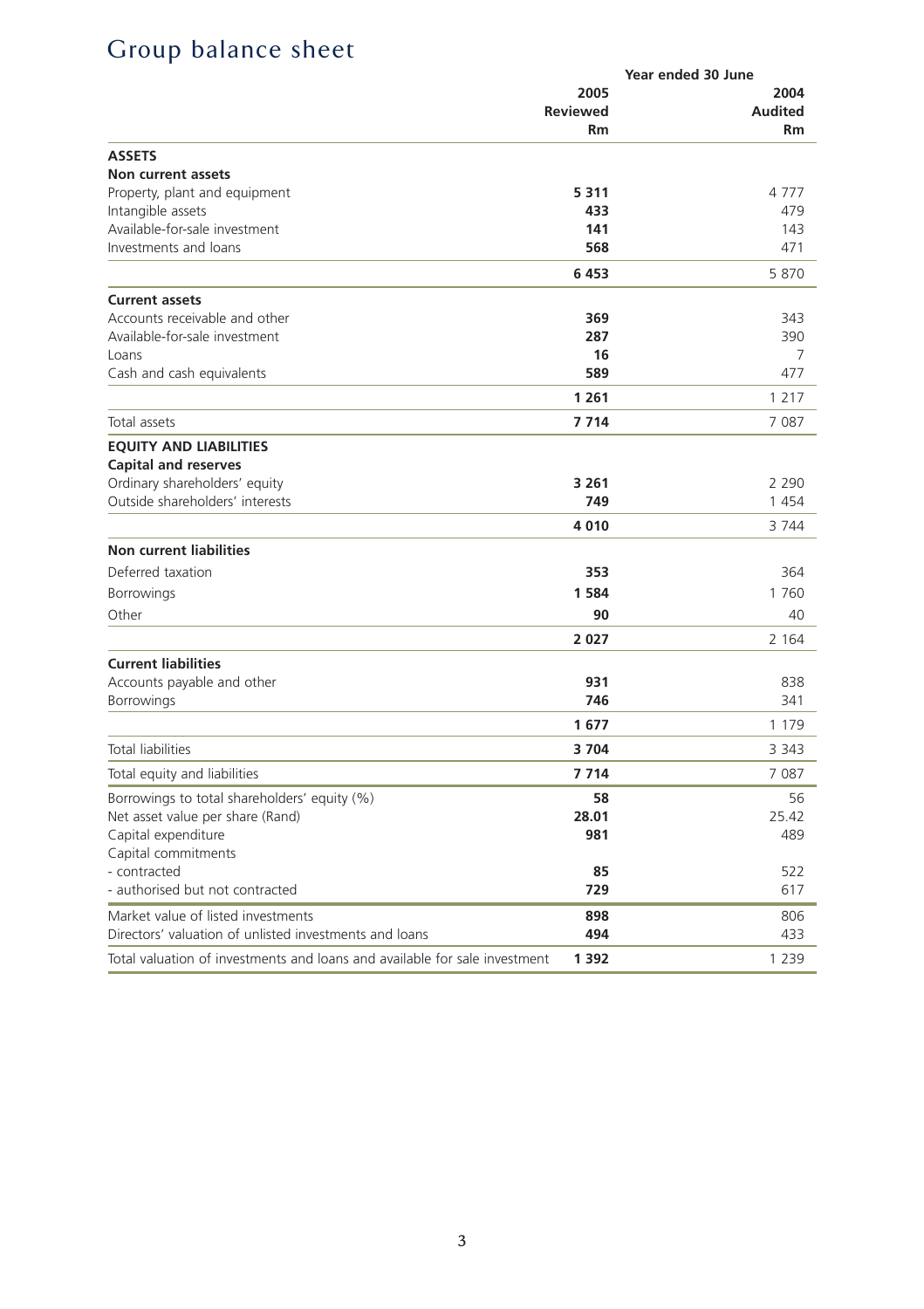#### Group cash flow statement

|                                                     | Year ended 30 June |           |  |
|-----------------------------------------------------|--------------------|-----------|--|
|                                                     | 2005               | 2004      |  |
|                                                     | <b>Reviewed</b>    | Audited   |  |
|                                                     | Rm                 | <b>Rm</b> |  |
| Cash generated by operations before:                | 1655               | 1 3 1 6   |  |
| Working capital changes                             | 109                | (6)       |  |
| Cash generated by operations                        | 1764               | 1 3 1 0   |  |
| Investment income                                   | 107                | 88        |  |
| Interest expense                                    | (235)              | (277)     |  |
| Taxation paid                                       | (374)              | (161)     |  |
| Dividends paid                                      | (395)              | (232)     |  |
| Cash retained from operating activities             | 867                | 728       |  |
| Cash utilised in investing activities               | (1490)             | (1 213)   |  |
| Cash realised from investing activities             | 337                | 766       |  |
| Net cash inflow/(outflow) from financing activities | 388                | (127)     |  |
| Translation gains/(losses) on cash balances         | 10                 | (26)      |  |
| Increase in cash balances                           | 112                | 128       |  |

# Consolidated statement of changes in equity

|                                                      | Ordinary<br>share capital |                       |                 |             |
|------------------------------------------------------|---------------------------|-----------------------|-----------------|-------------|
|                                                      | and share                 | Other                 | <b>Retained</b> |             |
|                                                      | premium<br>Rm             | reserves<br><b>Rm</b> | earnings<br>Rm  | Total<br>Rm |
| Balances at 30 June 2004                             | 505                       | 324                   | 1837            | 2666        |
| Effect of adoption of IAS 27 (revised)               |                           |                       | (376)           | (376)       |
| Effect of adoption of IFRS 2                         |                           | 17                    | (17)            |             |
| Balances at 30 June 2004 restated                    | 505                       | 341                   | 1 4 4 4         | 2 2 9 0     |
| Share capital issued                                 | 1 0 6 6                   |                       |                 | 1 0 6 6     |
| Treasury share options                               | (37)                      |                       |                 | (37)        |
| Share option cost                                    |                           | 19                    |                 | 19          |
| Premium on transactions with minorities              |                           |                       | (529)           | (529)       |
| Profit arising on disposal of interest to minorities |                           |                       | 17              | 17          |
| Net profit for the year to 30 June 2005              |                           |                       | 709             | 709         |
| Currency translation differences                     |                           |                       |                 |             |
| - movement for the year                              |                           | 28                    |                 | 28          |
| - realised during the year                           |                           | (104)                 |                 | (104)       |
| Dividends paid                                       |                           |                       | (198)           | (198)       |
| Balances at 30 June 2005                             | 1 5 3 4                   | 284                   | 1443            | 3 2 6 1     |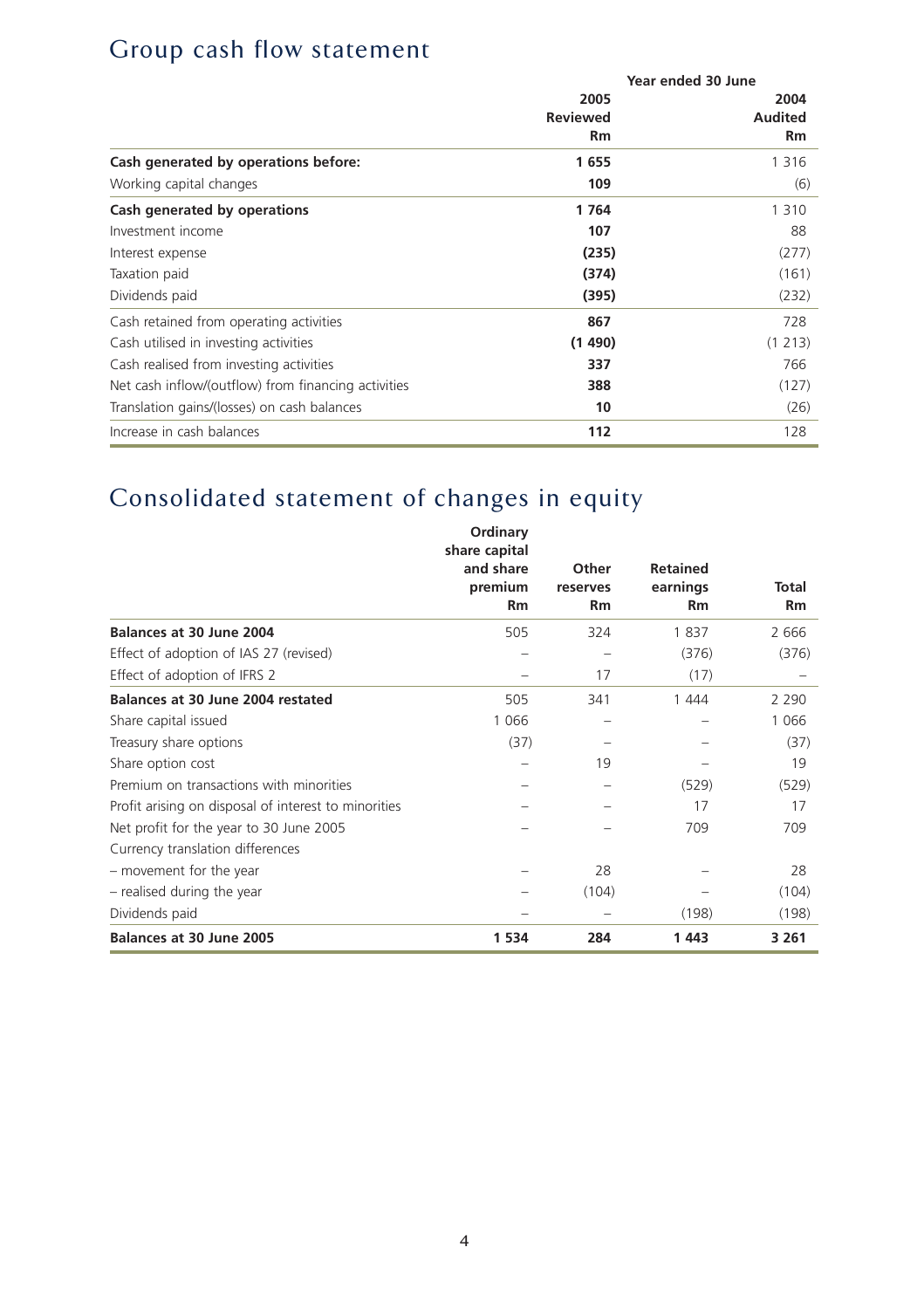#### Accounting policies

The preliminary financial information presented has been prepared in accordance with South African Statements of Generally Accepted Accounting Practice and International Financial Reporting Standards (IFRS). The accounting policies applied are consistent with those in the annual financial statements for the year ended 30 June 2004 except for the adoption of IAS27 (revised) – Consolidated and Separate Financial Statements, IAS38 – Intangible Assets and IFRS 2 – Share Based Payments.

The group has elected to adopt the economic entity model in accounting for transactions with minority shareholders in terms of the revisions to IAS27. This model requires all premiums paid and profits and/or losses on transactions with minorities to be recognised directly in equity. As a consequence, the 2004 income statement has been restated and the intangible assets and distributable reserves at 30 June 2004 have been reduced by R376 million. The impact on the current year is that R529 million, relating primarily to the acquisition of the minority interests in SISA, has been recognised directly in equity.

The adoption of IAS 38 results in the amortisation of indefinite life assets being discontinued in the current year whereas the prior year included amortisation of R6 million.

The adoption of IFRS 2 requires the group to expense share options granted after 7 November 2002 in the current year and effect a prior year adjustment. The amount expensed in the current year is R19 million (2004: R16 million) equivalent to 18 cents per share (2004: 20 cents per share).

In accordance with the group's practice of excluding discontinuing operations from adjusted headline earnings per share (adjusted HEPS), the results from City Lodge have been excluded. The number of shares used in the adjusted HEPS calculation has been reduced by 8 709 000 to reflect the anticipated number of Sun International shares that are likely to be acquired through the scheme of arrangement announced on 23 March 2005.

#### Audit review opinion

The results have been reviewed by the group's auditors, PricewaterhouseCoopers Inc., and their unqualified review opinion is available for inspection at the company's registered office.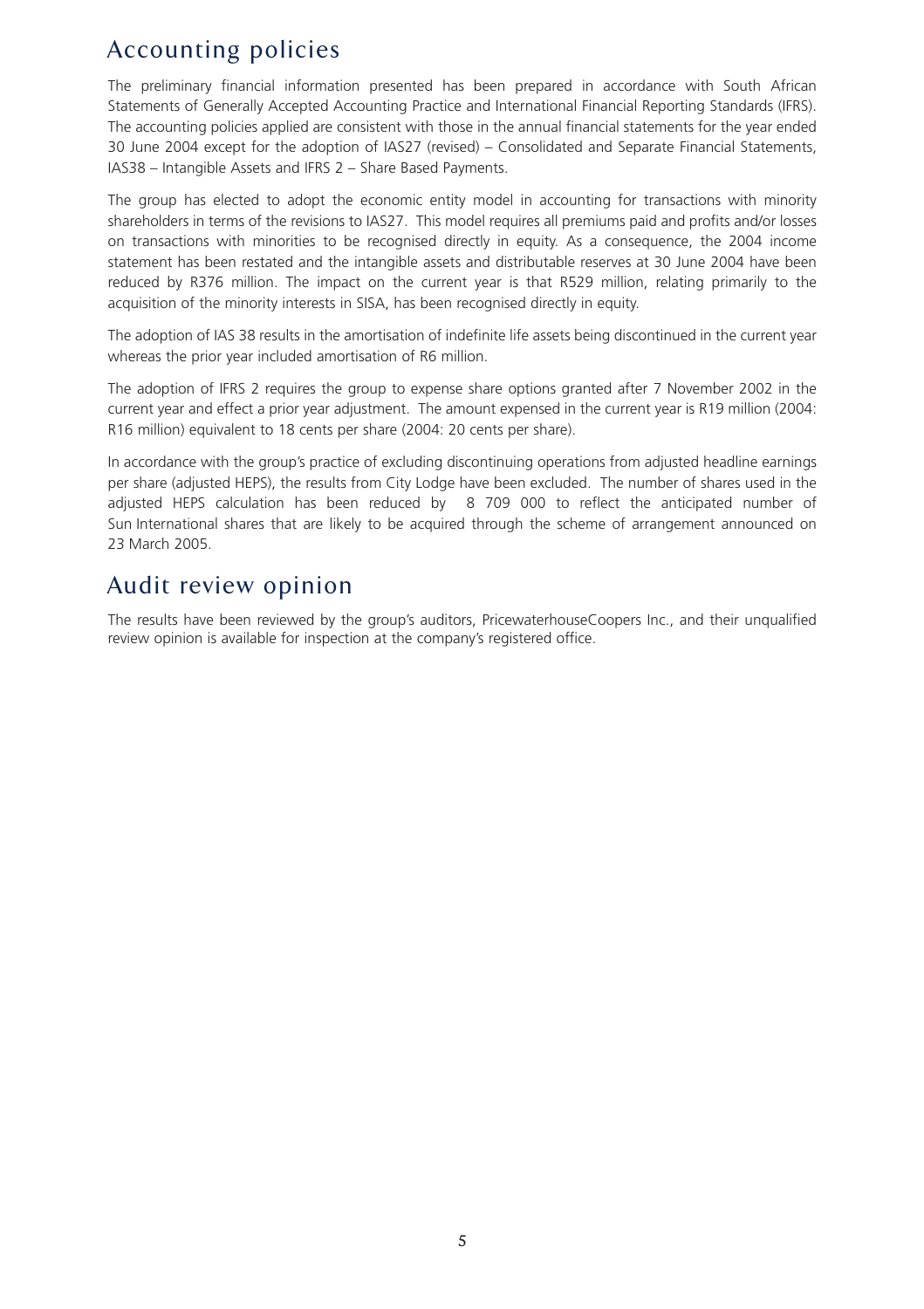## Earnings and dividend

The group achieved excellent results for the year, mainly due to continued strong growth in casino revenues, improved operating margins and lower borrowing costs.

Group revenue at R5.1 billion was 15% up on the previous year. Strong growth in gaming revenues continued in the second half with annual revenue at R3.9 billion up 18% on the prior year. Hotel and resort revenues remained under pressure, particularly at the upper end of the market. Consequently, rooms revenue showed only marginal improvement. The group EBITDA margin improved by one percentage point to 32.5%, resulting in a 19% increase in EBITDA to R1.7 billion.

Net exceptional income of R253 million includes a mark-to-market write up of the group's shareholding in Kerzner International Limited (KZL) amounting to R86 million, and R104 million on the part realisation of the foreign currency translation reserve.

Net interest expense at R170 million was R44 million below the previous year as a result of lower interest rates and strong operating cash flows. Taxation at R406 million was 50% up on the previous year due to improved profitability and the STC charges on increased dividends paid by the group.

Discontinuing operations include City Lodge and Ster Century Middle East.

Adjusted headline earnings were 87% higher than last year at R435 million. Fully diluted adjusted HEPS were 45% higher at 411 cents as a consequence of the increase in the weighted average number of shares in issue, following the issue of shares for the acquisition of the Sun International (South Africa) Limited (SISA) minority interests in August 2004.

The board has declared a final dividend of 110 cents per share, bringing the total dividend for the year to 200 cents per share, a 60% increase over the previous year.

## Trading

#### **SEGMENTAL ANALYSIS**

#### **Year ended 30 June 2005**

|                                     | Revenue    |            | <b>EBITDA</b> |            | <b>Operating profit</b>  |                   |
|-------------------------------------|------------|------------|---------------|------------|--------------------------|-------------------|
|                                     | 2005<br>Rm | 2004<br>Rm | 2005<br>Rm    | 2004<br>Rm | 2005<br>Rm               | 2004<br><b>Rm</b> |
| GrandWest                           | 1 1 9 3    | 1 0 0 6    | 501           | 400        | 402                      | 303               |
| Sun City                            | 902        | 818        | 139           | 128        | 65                       | 70                |
| Carnival City                       | 697        | 570        | 227           | 180        | 171                      | 115               |
| Sugarmill/Sibaya                    | 484        | 363        | 148           | 118        | 85                       | 56                |
| Boardwalk                           | 334        | 281        | 129           | 102        | 99                       | 69                |
| Wild Coast                          | 223        | 202        | 45            | 37         | 31                       | 21                |
| Carousel                            | 198        | 175        | 44            | 39         | 25                       | 20                |
| Morula                              | 158        | 145        | 27            | 26         | 15                       | 21                |
| Meropa                              | 142        | 118        | 54            | 40         | 36                       | 23                |
| Swaziland                           | 135        | 134        | 25            | 18         | 18                       | 12                |
| Table Bay                           | 134        | 138        | 43            | 42         | 15                       | 12                |
| Zambia                              | 119        | 96         | 22            | 14         | 6                        | (3)               |
| <b>Botswana</b>                     | 112        | 122        | 35            | 43         | 26                       | 35                |
| Namibia                             | 96         | 89         | 29            | 29         | 17                       | 19                |
| Flamingo                            | 89         | 78         | 31            | 26         | 18                       | 12                |
| SI Management                       | 316        | 251        | 110           | $102*$     | 100                      | 85*               |
| Central office and other operations | 180        | 177        | 62            | 63         | 34                       | $19*$             |
| Elimination                         | (373)      | (287)      |               |            | $\overline{\phantom{a}}$ |                   |
|                                     | 5 1 3 9    | 4 4 7 6    | 1671          | 1 407      | 1 1 6 3                  | 889               |
| Exceptional items                   |            |            |               |            | 253                      | 336*              |
|                                     | 5 1 3 9    | 4 4 7 6    | 1671          | 1 407      | 1416                     | 1 2 2 5           |

\* Restated for the implementation of IFRS 2 – Share Based Payments and revised IAS 27 – Consolidated and Separate Financial Statements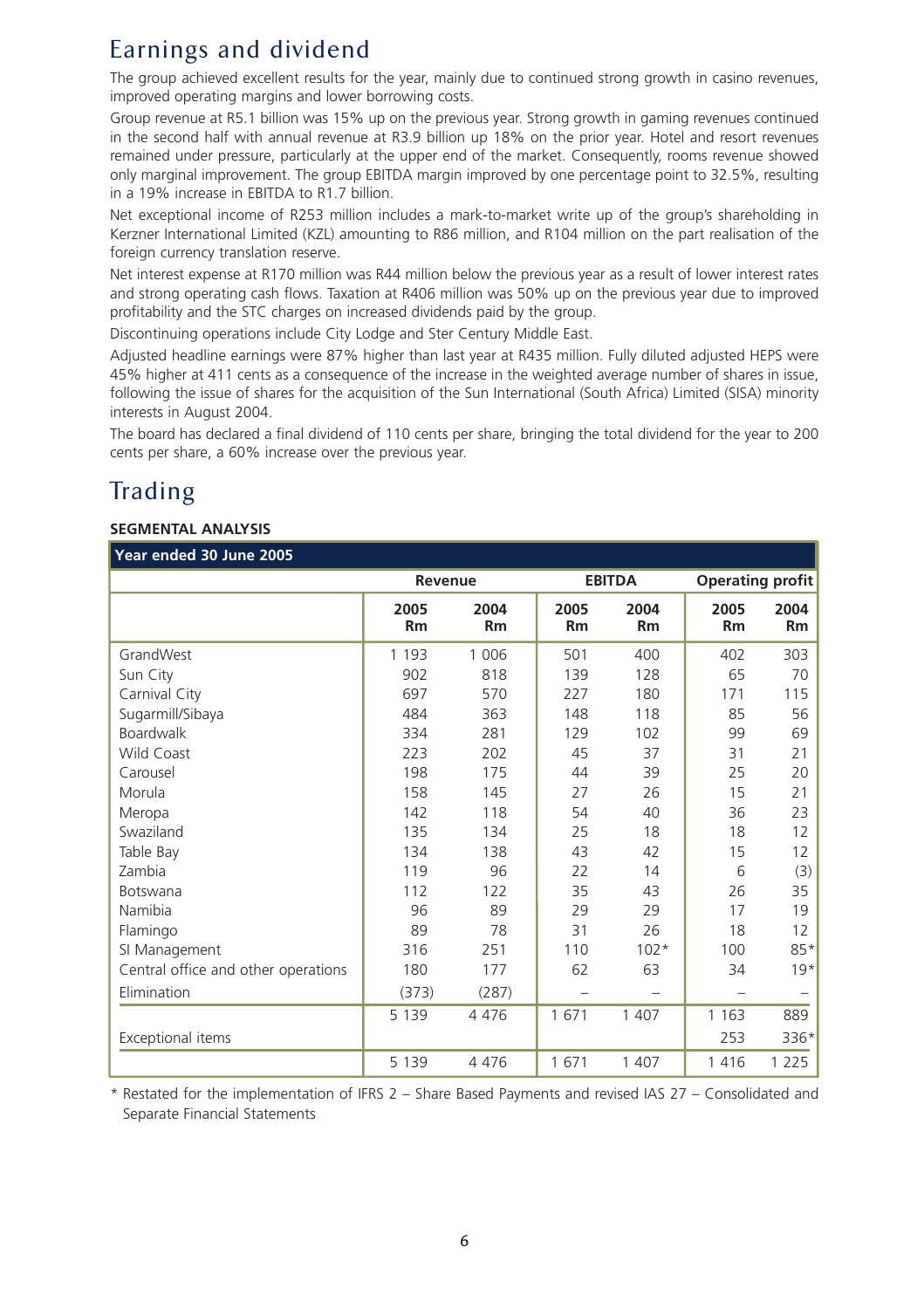#### Gaming

Gaming revenue was 18% ahead of the previous year with slot and table revenues 19% and 16% up respectively. This growth can be attributed primarily to a continuing improvement in disposable income and consumer confidence.

**GrandWest** continues to trade exceptionally well with gaming revenue at R1.2 billion, 19% up on the previous year. EBITDA at R501 million was 25% up on the previous year.

**Carnival City** increased its marketing effort and related event and promotional activity. These resulted in an increase in its share of the competitive Gauteng market. Gaming revenues were 22% higher than last year, compared with a 14% improvement in the Gauteng market. The higher revenues resulted in a 26% increase in EBITDA to R227 million.

**Sibaya** has performed well since opening on 1 December 2004, with gaming revenue 36% higher than that achieved by Sugarmill for the comparable seven-month period. The combined revenue and EBITDA for Sibaya and Sugarmill were 33% and 25% ahead of last year respectively. Sibaya currently has an estimated 43% share of the Durban casino market.

**Boardwalk** continues to perform extremely well, benefiting from increased economic activity in the Port Elizabeth region. Revenue and EBITDA were 19% and 26% ahead of last year respectively.

#### Resorts and Hotels

Rooms revenue of R623 million was in line with the previous year. The growth in rooms revenue was 4% after adjusting for the disposals of Mpekweni and Zimbali Lodge.

**Sun City** achieved an overall occupancy of 76%, four percentage points ahead of the previous year. This improvement was largely the result of the increase in occupancy at The Cascades which was substantially refurbished in the prior year. The overall room rate of R931 was unchanged on last year, reflecting challenging market conditions resulting primarily from the strength of the Rand, which had the greatest impact at The Palace.

**Table Bay's** occupancy of 63% for the year was three percentage points below last year whilst the average room rate at R1 352 was 2% higher. The decline in room occupancy is the result of an increase in the Cape Town four and five star rooms inventory and the "trading down" being experienced particularly in the international group market.

The **Zambian** resort continued to enjoy increased demand, with room occupancy at 62% – nine percentage points better than last year. Rooms revenue in US dollars grew by 34% as the resort benefitted from increased regional and international demand coupled with the contribution of "Dreams", the group's in-house tour operator.

The contribution to earnings from the group's operations in Botswana, Namibia and Swaziland was well down on the previous year due to the generally weaker economic conditions in those countries, and the introduction of VAT in Botswana.

#### Sun International Management Limited

Management fees and related income of R316 million grew 26% over last year, mainly as a result of favourable trading conditions enjoyed by the major group operations. However, EBITDA of R110 million was only 8% ahead of the adjusted comparative as a result of additional costs incurred. These costs included an amount of R19 million (2004: R16 million) in respect of the group's share option scheme, R5 million additional lease charges relating to the straight line recognition of operating lease payments, the cost of software development at R14 million, and R25 million (2004: R18 million) incurred during the year investigating new casino license opportunities in the United Kingdom, Singapore and Africa.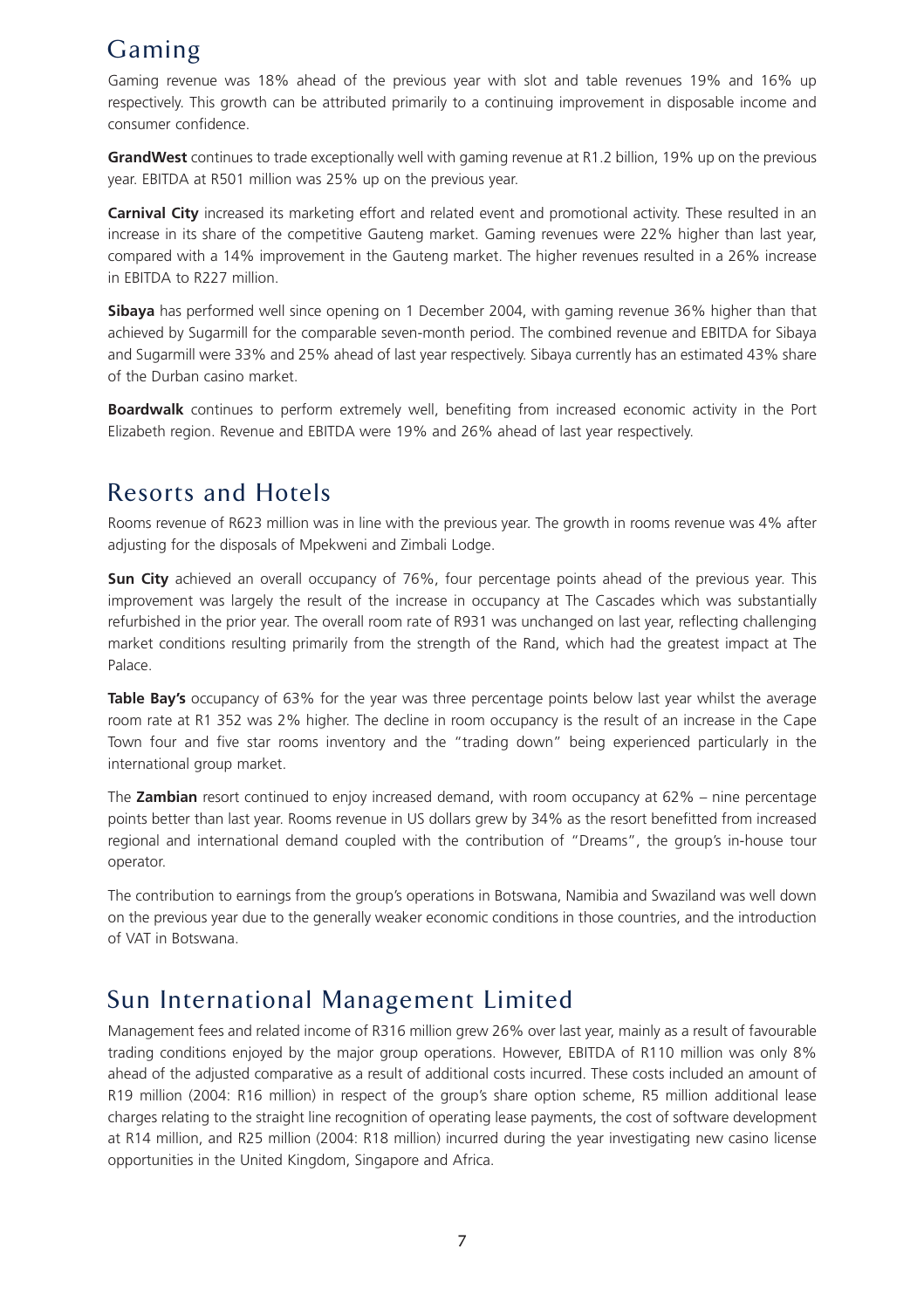### Balance sheet

On 16 August 2004 the group acquired the remaining 37.6% interest in SISA. The purchase consideration of R1.4 billion was settled by the issue of 26.3 million shares and the payment of R346 million in cash.

During the year, 577 200 KZL shares were disposed of, which realised US\$34 million. At 30 June 2005 the group held an effective 554 478 shares in KZL.

Capital expenditure for the year is detailed in the table below:

|                                             | <b>Rm</b> |
|---------------------------------------------|-----------|
| <b>Expansionary projects</b>                | 585       |
| Sibaya permanent casino                     | 410       |
| Windmill casino                             | 53        |
| Worcester casino                            | 8         |
| Sun International Vacation Club at Sun City | 114       |
| Upgrade and refurbishment of properties     | 207       |
| Morula refurbishment and casino upgrade     | 77        |
| Carousel casino refurbishment and upgrade   | 66        |
| Sun City refurbishment and casino upgrade   | 64        |
| Ongoing asset replacement                   | 189       |
|                                             | 981       |

The strong cash flow for the year assisted the group in funding both capital expenditure and the acquisition of SISA minorities, and providing the opportunity to increase dividends. The group's borrowings increasing marginally as summarised below:

|                                            | <b>Borrowings</b> | Intragroup<br>borrowings | Third party<br>borrowings | Third party<br>borrowings |
|--------------------------------------------|-------------------|--------------------------|---------------------------|---------------------------|
|                                            |                   | 30 June 2005             |                           | 30 June 2004              |
|                                            | <b>Rm</b>         | <b>Rm</b>                | <b>Rm</b>                 | <b>Rm</b>                 |
| SunWest International (Pty) Ltd            | 534               | 30                       | 504                       | 602                       |
| Emfuleni Resorts (Pty) Ltd                 | 167               | 64                       | 103                       | 70                        |
| Afrisun KZN (Pty) Ltd                      | 503               | 72                       | 431                       | 98                        |
| Meropa Leisure and Entertainment (Pty) Ltd | 74                |                          | 74                        | 93                        |
| Teemane (Pty) Ltd                          | 53                |                          | 53                        | 67                        |
| Afrisun Gauteng (Pty) Ltd                  | 211               |                          | 211                       | 242                       |
| Mangaung (Pty) Ltd                         | 98                | 98                       |                           |                           |
| Central Office                             | 690               | (264)                    | 954                       | 929                       |
|                                            | 2 3 3 0           |                          | 2 3 3 0                   | 2 1 0 1                   |

#### Developments

The first phase of the Sibaya property opened at the beginning of December 2004 at a capital cost of R733 million. The investigation into certain overruns has been completed and an insurance claim has been submitted for the recovery of R46 million. Construction of the 118-room three star hotel is expected to commence shortly at an estimated cost of R83 million, and is scheduled for completion in July 2006.

Both the Morula and Carousel casino floors were upgraded during the year with the introduction of the group's smart card technology and the installation of new slot machines. The Morula casino was substantially refurbished and the construction of a new off-ramp has commenced, which will provide direct access to the Carousel casino from the N1. Both casinos are performing well, with revenues in the last quarter of the financial year 20% ahead of last year.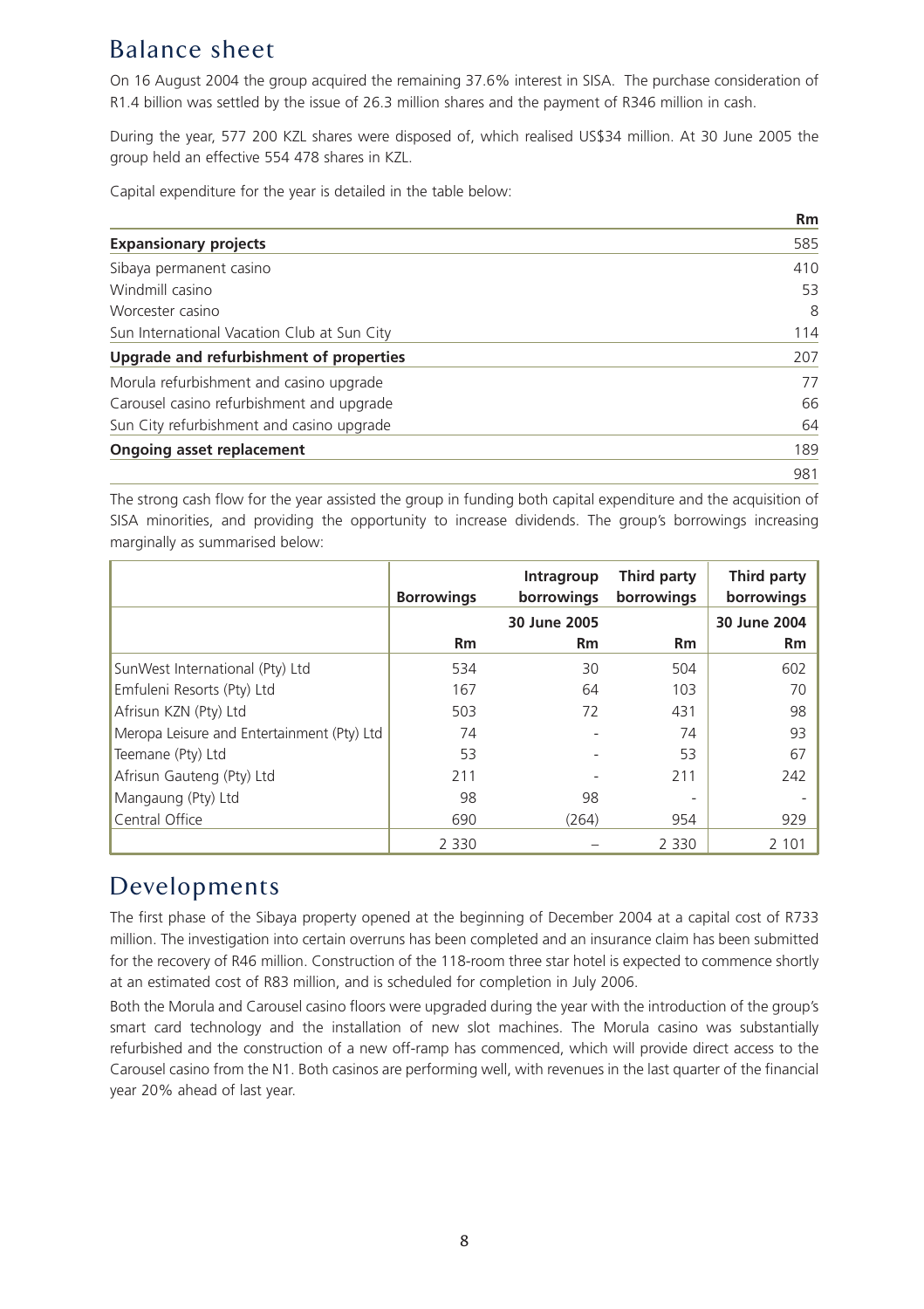The Bloemfontein casino project is on schedule for completion in October 2005 at an estimated cost of R166 million. The casino is well located on the N1 highway and will be named the Windmill Casino. In keeping with its name, the casino will feature a Moulin Rouge theme and will include an 80-room hotel and a restaurant and family entertainment centre. R96 million has been spent since inception to 30 June 2005 on the project.

Construction of the second phase of the Sun International Vacation Club at Sun City was completed in June 2005 within the budgeted cost of R130 million. Sales are well ahead of projections with 73% of units having been sold at year-end.

Winelands Casino (Pty) Ltd, in which the group holds a 40% economic interest, has been awarded the Worcester casino licence in the Western Cape. It plans to spend R150 million in developing a 150 slot machine casino, a conference facility, restaurant, entertainment bar and children's entertainment facility. The development is scheduled to open in October 2006.

#### Offshore expansion

The group continues to investigate a select number of offshore casino expansion opportunities. The new Gambling Act in the UK could give rise to the licensing of up to eight regional casinos. The group is well positioned to compete for two of these opportunities, although the timing will depend to a large degree on the outcome of a government process to determine the number and locations of these casinos. The group is also investigating a number of opportunities in Africa and Asia.

#### City Lodge

#### **Results**

Earnings attributable to Sun International of R47 million were 21% higher than last year. Average occupancy at 77% was up one percentage point on last year. Revenues were 16% up on last year as a result of room rate growth, the increase in occupancy and the inclusion of City Lodge Umhlanga Ridge and Road Lodge Rustenburg for the full year. EBITDA was 18% up on the prior year at R205 million.

#### **Disposal of interest**

Approval was obtained from Sun International's shareholders at the scheme and general meetings held on 29 August 2005 for the disposal of the 38.6% shareholding in City Lodge to Sun International shareholders in exchange for Sun International shares.

Application will therefore be made to the High Court of South Africa (Witwatersrand Local Division) on 6 September 2005 for the sanctioning of the scheme.

A further announcement will be made to shareholders regarding the fulfilment of the remaining conditions precedent and details of the purchase ratio and resultant number of Sun International shares to be acquired as determined, based on the Sun International share price on the close of business on the disposal date.

#### Black Economic Empowerment

The group is making good progress with the introduction of a consortium of BEE partners as shareholders at the Sun International Limited level. It is anticipated that once this transaction is implemented, and including the empowerment participation at subsidiary level, the overall economic participation in the group by previously disadvantaged groupings will exceed 25%.

#### Contingent liability

The challenge from the South African Revenue Service on the deductibility of pre-opening expenditure is unresolved. However, the group remains confident that it can successfully defend this matter. The potential exposure remains a tax charge of up to R60 million across the group of which R36 million would be attributable to Sun International Limited.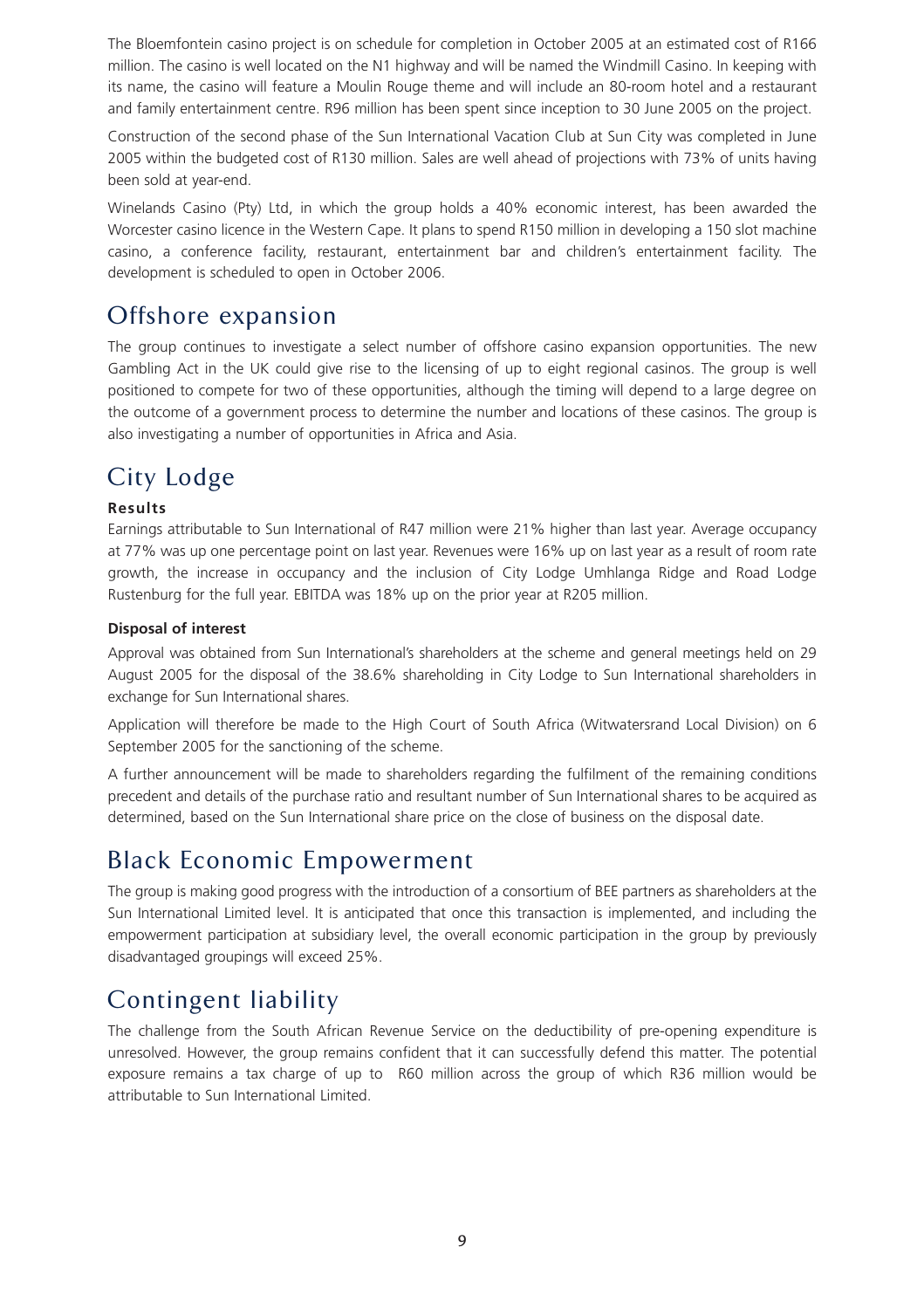#### **Directorate**

Having served 33 years with the group, Peter Bacon, Chief Executive, has advised the board of his intention to retire at the end of the current financial year, when he will reach the group's retirement age.

David Coutts-Trotter has been appointed Chief Executive Designate, effective 1 September 2005.

Rob Becker joined the group on 1 July 2005 as Chief Financial Officer and was appointed to the Board on 30 July 2005.

#### Outlook

The group's casinos will benefit from the anticipated ongoing growth in disposable income. The outlook for the group's hotels and resorts has improved and the trend in forward bookings is up on last year. Accordingly, the group anticipates good growth in adjusted headline earnings per share in the year ahead and will again increase the level of dividends at a rate in excess of the earnings growth rate.

For and on behalf of the board

| <b>D A Hawton</b>         | P D Bacon                                      |
|---------------------------|------------------------------------------------|
| Chairman                  | Chief Executive                                |
| 30 August 2005            |                                                |
| <b>Registered office:</b> | Registrar:                                     |
| 27 Fredman Drive          | Computershare Investor Services 2004 (Pty) Ltd |
| Sandown                   | 70 Marshall Street                             |
| Sandton, 2031             | Johannesburg, 2001                             |

**Directors:** DA Hawton *(Chairman)*, PD Bacon *(Chief Executive) (British)\**, DC Coutts-Trotter *(Deputy Chief Executive)\*,* H Adams, RP Becker\*, L Boyd, PL Campher, MP Egan, IN Matthews, LM Mojela, DM Nurek, E Oblowitz, GR Rosenthal, PE Swartz

\* Executive

**Group Secretary:** SA Bailes

#### Declaration of final dividend

Notice is hereby given that a final dividend of 110 cents (2004: 80 cents) per share for the year ended 30 June 2005 has been declared, payable to shareholders recorded in the register of the company at the close of business on the record date appearing below. The salient dates applicable to the final dividend are as follows:

**2005**

| Last day to trade cum final dividend | Friday, 16 September |
|--------------------------------------|----------------------|
| First day to trade ex final dividend | Monday, 19 September |
| Record date                          | Friday, 23 September |
| Payment date                         | Monday, 26 September |

No share certificates may be dematerialised or rematerialised between Monday, 19 September 2005 and Friday, 23 September 2005, both days inclusive.

Dividend cheques will be posted and electronic payments made, where applicable, to certificated shareholders on the payment date. Dematerialised shareholders will have their accounts with their Central Securities Depository Participant or broker credited on the payment date.

By order of the board

**S A Bailes** *Group secretary*

30 August 2005

## www.suninternational.co.za